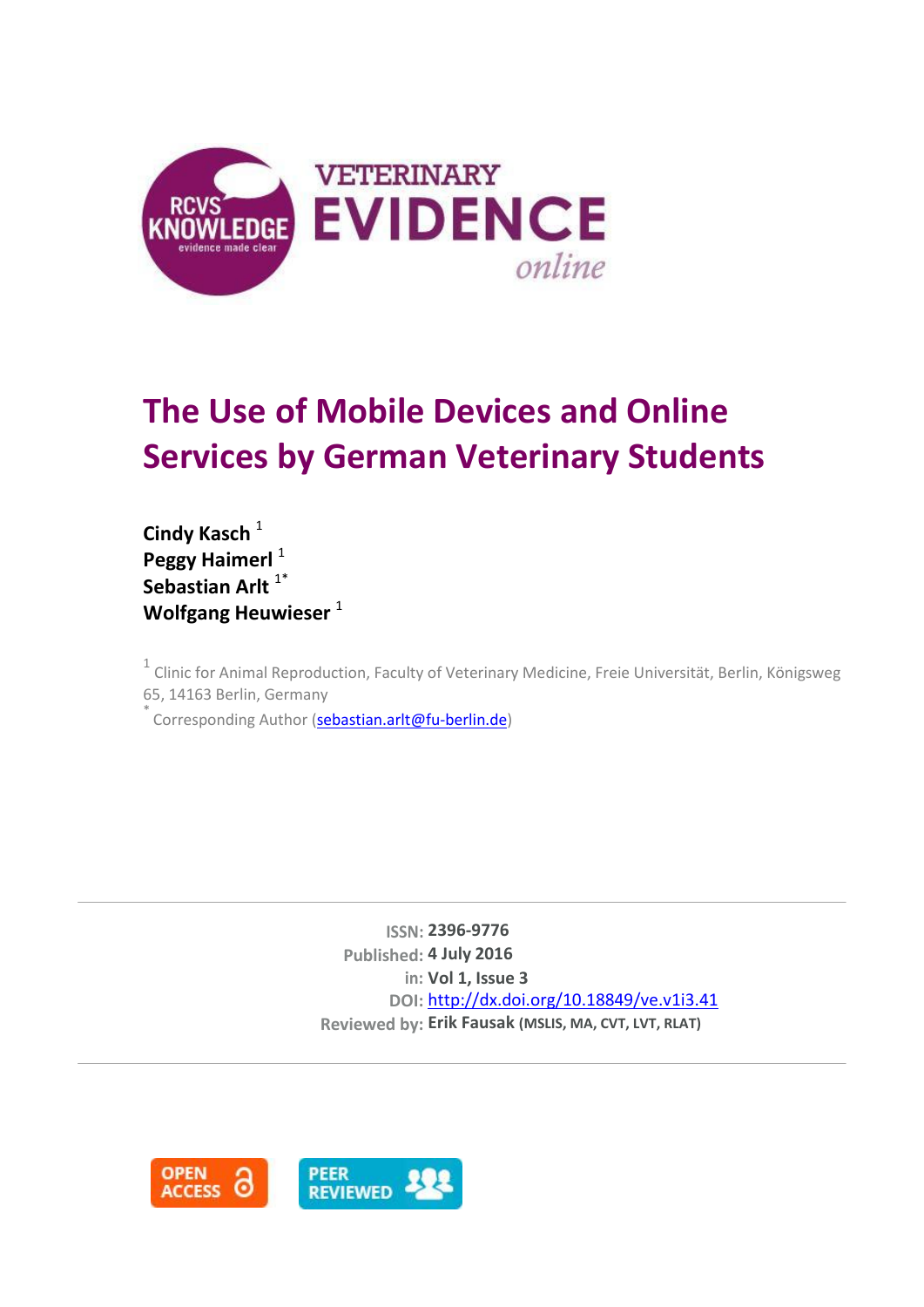**Objective:** The research question of our study was to determine the adoption and use of mobile devices and online services by veterinary students.

**Background:** New technologies support learning, communication and information transfer during the preprofessional years and the professional lifetime. Hence, mobile devices may also be a feasible tool for information access for the practitioner at any place and any time, and consequently may support better informed clinical decision making.

**Evidentiary value:** We conducted a survey among 124 German veterinary medical students in their third year with a median age of 23.0 years.

**Methods:** The survey was conducted during a lecture and contained 10 questions with preset answers to be ticked and a free text comment section. Participation was voluntary and data processing was performed anonymously.

**Results:** According to the answers of surveyed third year students 84.7% used a smartphone as a mobile device. The vast majority of the veterinary students used Google, Facebook and WhatsApp besides other applications.

**Conclusion:** Most students are familiar with mobile devices and the use of social media and information tools. Thus, new learning strategies could be developed and applied that encompass mobile online learning and information access. These strategies could help to better address different learning types, provide sufficient interactivity and feedback and enable veterinarians to seek and share information via the internet. However, despite promising results reporting a positive educational effect, these perceptions need to be validated in further research. In addition, it should be assessed in future surveys if veterinarians would use mobile online access to scientific data or Knowledge Summaries for better informed decision making in practice.

**Application:** Veterinary students, and thus the next generation of veterinary practitioners, are using mobile devices to a high extent. This paves the way to refine existing and to develop new education strategies. New information tools for mobile devices may help veterinarians to seek and share information. In addition, it might be worthwhile to teach veterinary students and practitioners how to search for and appraise online scientific information.

### **INTRODUCTION**

Students frequently use mobile devices for everyday activities such as talking and texting (Applegate, 2010). In 2013, more than 60 billion instant-messages and SMS were communicated every day (Informa, 2013), mostly by teenagers and adolescents (Goodarzi, 2012; Herman, 2007). It is expected that this amount will be doubled by 2017 (Juniper Research; eMarketer, 2013). The rapid development of new communication technologies also has a major influence on veterinary education (Short, 2002; Valliyate, 2012). Already now, veterinary teaching has profited considerably from advances in information communication technology (Simões, 2010). For example, computerised testing has made significant inroads into veterinary education (Folk, 2006). Also, learning management platforms such as Blackboard (www.blackboard.com), which enable lecturers to provide teaching materials online, and information tools like wiki systems (Kolski, et al. 2015) represent such a technological advance. A well-known advantage of the integration of new technology into education is that it enables students to study independently to location and time (Short, 2002).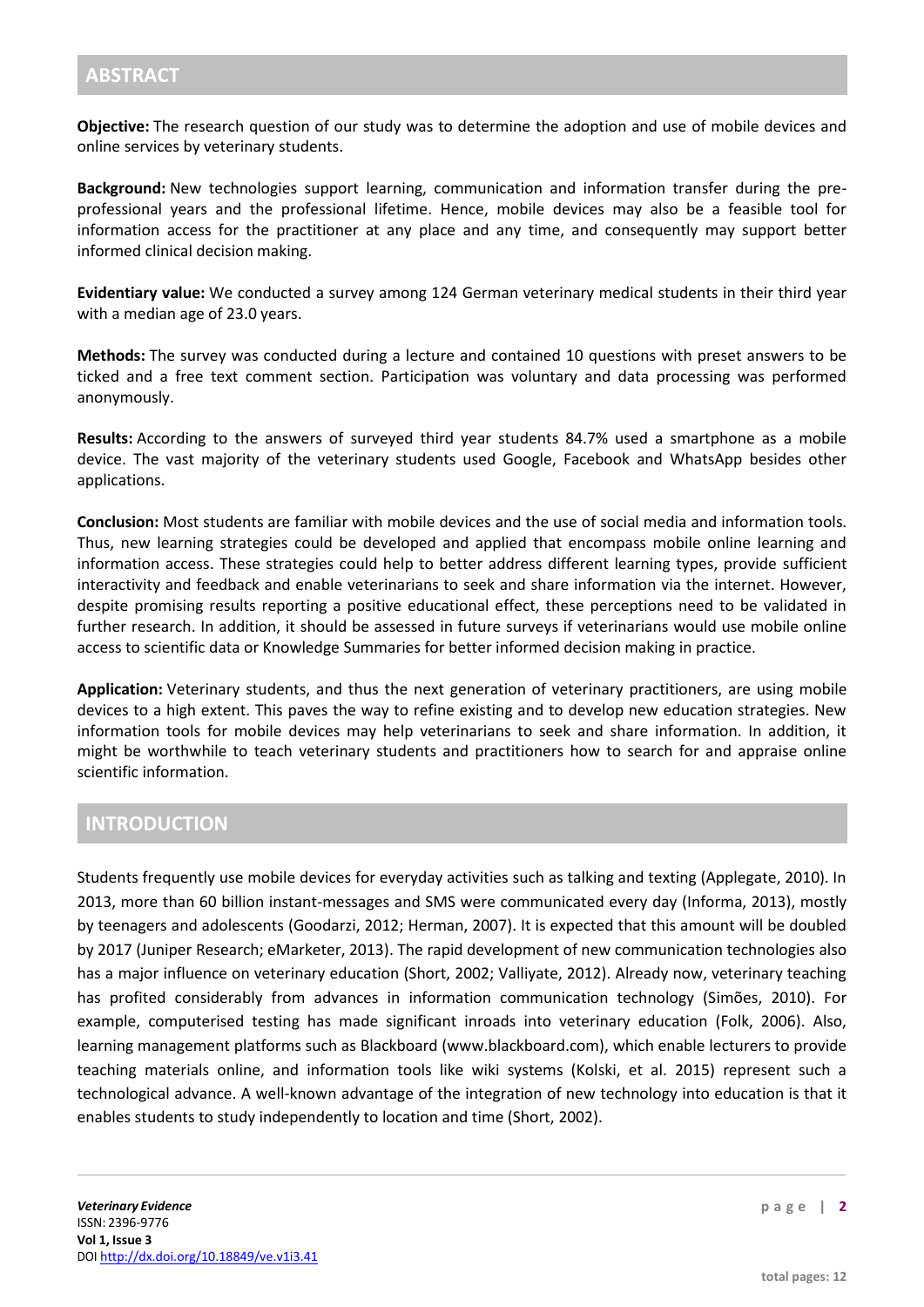Furthermore, technological advance allows the usage of virtual patients as an educational aid, as suggested by Trace et al. (2012) or Schaper et al. (2011). The most important prerequisite for this type of communication is the availability and actual use of adequate technology. According to Cole-Lewis and Kershaw (2010), across the world (in both developing and developed countries) more and more people are gaining access to the Internet via mobile phones. Consequently, more and more people do have access to current medical knowledge. Since this potentially facilitates clinical decision making, it in turn supports the implementation of evidence-based veterinary medicine. However, this means that students need to gain competence in information search and retrieval via the Internet. Little research has been published on how veterinary students actually use mobile devices (Gikas and Grant, 2013). Hence, the research question of our study was to determine adoption and use of mobile devices and online services by veterinary students.

# **METHODS & MATERIALS**

In March 2014, we conducted a survey among veterinary medical students in their third year. In this term of education the students participate in lectures and seminars offered by the Clinic for Animal Reproduction, Berlin, Germany. At the beginning of a lecture we asked the students to participate in the survey. We developed the questionnaire according to statements and suggestions made by students that participated in earlier courses and seminars. Participation was voluntary. Students declared informed consent by completing the survey. The project was reviewed and approved by the Ethical Commission of the Charité Hospital associated with Freie Universität Berlin (EA 1/126/16).

The students had 15 minutes to answer the questionnaire which contained 10 questions with preset answers to be ticked and a free text comment section (Figure 1). After a short introduction to the study and demographic questions (i.e. age, semester, and gender) three questions addressed the use of mobile devices. The second part dealt with the students' habits and preferences concerning the application of mobile devices. We performed descriptive statistical analysis anonymously using the statistic program SPSS for Windows (Version 22.0; SPSS Inc., Munich, Germany). We performed frequency analysis on the obtained quantitative data. Furthermore, we used cross tables to analyse the students' answers considering both genders. Finally, we analysed the quantitative data using the two tailed Fisher's Exact Test and the Pearson-Chi<sup>2</sup>-Test. We set the significance level as  $\alpha$  = 0.05. For a statistical analysis of free text comments we considered them as qualitative data.

## **RESULTS**

In total, 124 of 130 students (101 female and 22 male) completed the questionnaire. One participant did not specify gender, age or semester. Median age of participating students was 23.0 (IQR 22.0 – 25.0). The majority of the students (84.7%) stated to use a smartphone as a mobile device (Table 1).

About one fourth of the students (23.4%) additionally utilised tablets, while 8.1% employed a laptop in addition. The given answers revealed that, regarding operating systems, students preferred IOS (41.1%) and Android (44.3%). The majority of students (78.2%) stated to have an Internet flat rate for their mobile device. Concerning online services used via mobile devices, most of the participating students (78.2%) used Google. Moreover, 62.9% of the students accessed the e-learning platform of the FU Berlin (Blackboard) via mobile devices. Similarly, the majority of students (54.0%) frequently used Google maps. Most of the respondents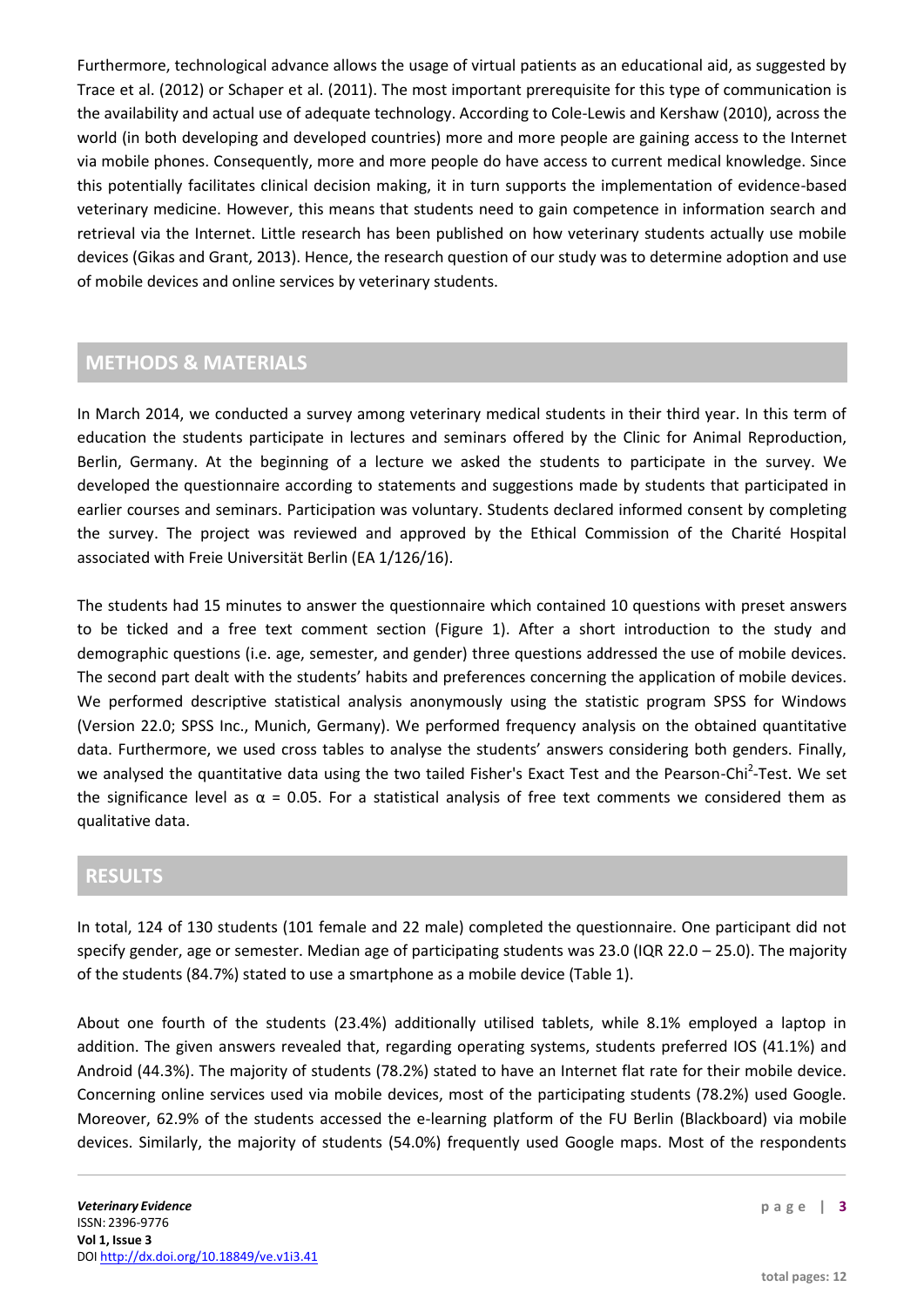(61.3%) used online dictionaries occasionally while, respectively, 50.8% and 42.7% stated to consult the information platform Wikipedia often and occasionally. In addition to the suggested online services, six students (4.8%) added further options (e.g. veterinary dictionary DocCheck) as free text comments. While 15 students (12.1%) reported to have a Quick response (QR) - code reader, 18 stated to use such a tool, either often (n=1) or occasionally (n=17). With 74.2% and 70.2%, respectively, WhatsApp and Facebook turned out to be the most frequently used social media services (Table 2).

In line with that, 44.3% of the students referred to WhatsApp as their favourite application software. This was also supported by comments in the free text comment section. Moreover, more than half of the students (53.2%) occasionally used Skype; a software allowing free instant messaging and voice or video calls. On the contrary, only few students indicated a frequent or occasional use of social media like Viber (3.2%), Talk (1.6%), Twitter (0.8%), Instagram (8.9%), Telegram (8.9%) or Snapchat (2.4%). More than one-third of the students spent 2 to 4 hours per day online via mobile devices. The majority of the students (68.5%) indicated that they answer incoming messages only when they find time to do this. Veterinary online applications wished for by the responding students included a "laboratory data app" (4.8%) or learning apps (4.8%), that were not further specified.

## **DISCUSSION**

Mobile learning and information retrieval has been growing internationally in visibility and significance (Traxler, 2007, 2010, 2012). Therefore, we wanted to investigate if German students of veterinary medicine have adopted the use of mobile devices as well. Current mobile devices are designed to allow users to enter and access data like contacts and memos, to send and receive messages, to view documents and pictures, or to access the web (Kukulska-Hulme, 2005). In 2013, 96% of people in Germany aged between 12 and 19 owned a smartphone (Kutscher, 2014). In our survey, the share of veterinary students who stated to use a smartphone regularly resembled those findings (84.7%). Moreover, the fact that the majority of the participants (78.2%) had an internet flat rate was in accordance with the findings of Wallace et al. (2012). The finding that the vast majority have mobile access to the internet indicates that online professional tools designed for mobile devices have a great potential to reach the majority of veterinary students and also presumably a growing proportion of practitioners and clinicians in Germany.

Regarding online education, the concept of 'anytime' and 'anyplace' offered by mobile learning may be an important pedagogical aspect (Bidin and Ziden, 2013). As emphasised by Smith (2003), e-learning should accommodate different learning styles and provide sufficient interactivity, testing, and feedback to engage the user. Personalised learning can recognise diversity and individuality of the students and account for different learning styles and approaches (Traxler, 2007). One way this can be accomplished is by an assortment of tools that learners can combine to best suit their individual learning styles to increase their academic success (Rodriguez, 2011). A more recent interview-based survey showed that 90% of the participants used mobile computing devices and that this usage was believed to have a positive educational effect (Wallace, et al. 2012). Since an interview allows face to face communication and immediate feed-back for both interviewer and interviewee, such an approach might be beneficial for further research in this area.

According to our findings, the vast majority of the veterinary students used the search engine Google (96.7%), either frequently (78.2%) or occasionally (18.5%). Those data deviate from Wallace et al. (2012), who found that 50% of those participating in their survey stated to use Google. However, their study was conducted in 2012 and the growing popularity of Google might at least partly account for these differences. Furthermore, the authors did not only interview students in their survey, but also residents and members of the faculty. Hence, as shown previously we can assume that the resulting higher average age explains for the lower usage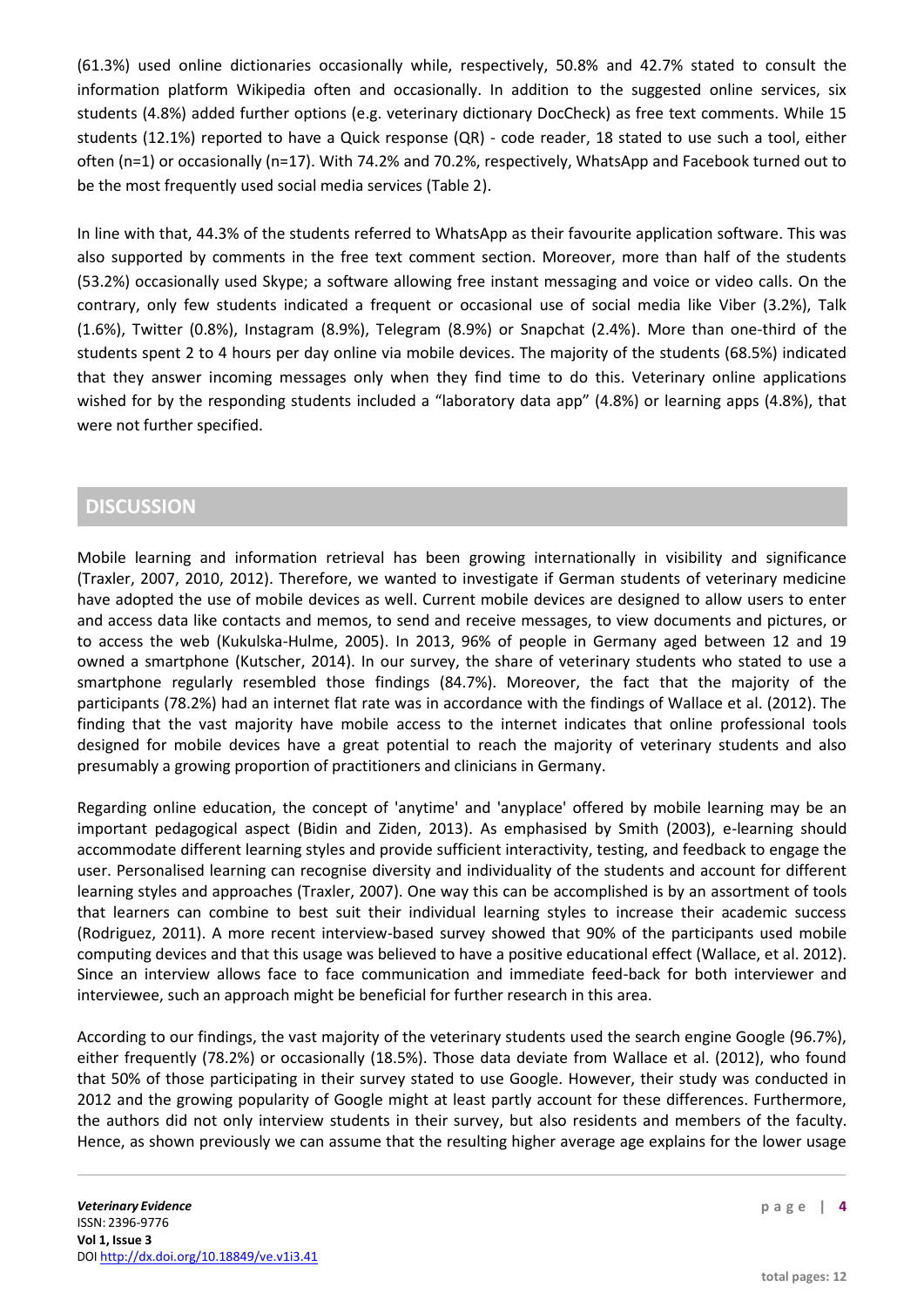of online media (Wolff, 2006) like the search engine (Pew Research Center. n.d., 2011). Those two aspects might also explain why only 15% of their participants used the encyclopedia Wikipedia, whereas more than half of our participants (50.8%) stated to do so. Since Wikipedia is not specific for veterinary medicine, a wikisystem designed for veterinary purposes may be advantageous (Kolski, et al. 2015). A special issue connected with this topic is the quality of provided information. It is essential to train students to critically assess information, especially if it is found on webpages or wiki systems with unknown expertise of the author. Clinical decisions based on false, incomplete or outdated data may be highly detrimental for the health and well-being of the animals.

QR-Code readers, a mobile device tool enabling the scanning of bar codes (Lorenzi, et al. 2014, Ramsden, 2008), were not popular according to our survey. QR-Codes enable a quick uptake of data in a compact fashion (Lorenzi, et al. 2014) or visiting a specific website without typing the address of the webpage. With regard to our survey, only 12.1% of the veterinary students used such a tool. These data correspond with earlier findings where only 2% of students had scanned a QR code with their device (Ramsden, 2008). Different promising recommendations for the use of QR-Codes within a lecture or course have been published. For example, students may easily get access to handouts, additional online presentations or feedback questions by scanning a QR-Code integrated into a presentation (Ramsden, 2008). Another application may be a direct link to standard operation procedures or specific additional information. Surprisingly, in our survey, there were more students stating to use QR-Codes (14.5%) than having installed a QR code reader on their device. This discrepancy may indicate that some students did not read the question carefully. On the other hand, some students may have used this tool with the device of someone else or have uninstalled the reader.

A majority of the participants stated to frequently use Facebook (70.2%) or WhatsApp (74.2%). Both applications are reported to rank among the most popular ones used by young people in Germany (Kutscher, 2014; Roblyer, 2010). Also, 44.3% of the students referred to WhatsApp as their favourite application software. WhatsApp enables users to send and receive text messages, images, audio and video files (Church and de Oliveira, 2013). Membership of online social networks has recently exploded at an exponential rate (Cheung, et al. 2010). According to Facebook reports, they had 1.44 billion users in the first three months of 2015, out of which 1.25 billion additionally and 581 million exclusively used mobile access (Facebook, 2015a, Facebook, 2015b). As reported by Pempek et al. (2009), students use Facebook approximately 30 min per day for study purposes. Via WhatsApp, more than 10 billion messages are sent per day and it is one of the most popular paid Apps across all mobile platforms (Church and de Oliveira, 2013). Concerning possible benefits of integrating online tools into education, Greenhow (2011) emphasised that social utilities do not only have a social effect, but can also have a positive impact on learning outcomes. However, this potential positive impact on learning success should be assessed in future research, especially since current information of practical relevance is increasingly shared via social media. By allowing an almost real-time interaction between students and instructors (Gikas and Grant, 2013), the integration of social tools may promote a more student-centred course (Greenhow, 2011). This live contact with others also allows direct conversations on a topic or issue (Gikas and Grant, 2013; Traxler, 2007), and by that may support the concept of collective learning and critical discussion (Levy, 2001). Furthermore, using the highly interactive knowledge sharing features of a virtual community can increase the student's learning motivation (Wasko and Faraj, 2005). According to a study by Wu et al. (2014), the diverse resources provided in virtual communities promoted critical thinking, problem analysis, and problem-solving skills of the researched nursing students. With regard to our survey, more than one-third of the students (36.3%) spent two to four hours per day online with their mobile devices.

Some students stated that they would like to have a "laboratory data App" or other learning apps. The reason that only a small proportion of surveyed students suggested new tools may be due to the fact that few Apps already exist for veterinary purposes or that they are rarely used. Therefore, the students may not be aware of the possibilities such Apps may provide. This issue should be surveyed in a future project. We assume that the development of such tools, together with the involvement of students in the creative process, might foster their motivation and consequently increase their learning outcome (Bidin and Ziden, 2013), and at the same time increase the number of applicable learning and information tools. Overall, the use of the new technology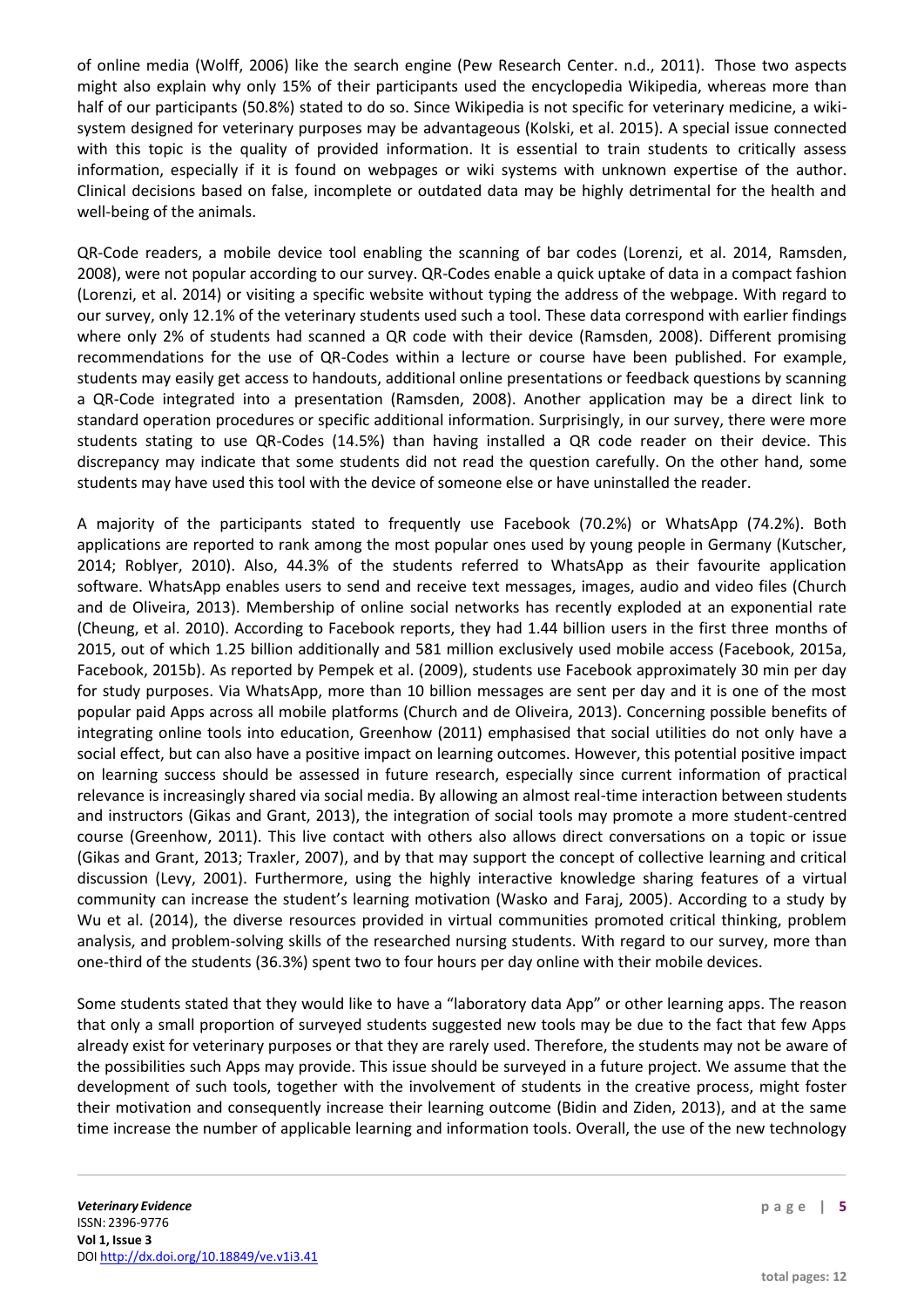may offer the possibility to consider new learning strategies (Bidin and Ziden, 2013; Short, 2002). However, studies which attempted to systematically assess the learning success of online and mobile teaching compared to the traditional approach have hardly been published. In addition, it has to be assessed if information tools would be accepted and used by practitioners. However, it sounds plausible that a practitioner may see benefits in an App that provides dosages or other information and is accessible on-site by a mobile phone while examining the patient. In addition, online tools offering current and easily accessible research syntheses may support transfer of new knowledge into practice and enable an efficient information search. In that regard, it might be worthwhile to train students in how to search and appraise online scientific information.

In spite of various interesting findings, we are aware of the limitations of our survey. The small number of male students, for example, caused an uneven gender distribution (22 male vs. 101 female). Furthermore, only veterinary students of the Free University of Berlin in their third year were included. Also, the fact that many questions offered the possibility to tick more than one answer may have led to bias. However, the objective of the study was to research the distribution and use of mobile devices, and a survey is likely to be one of the best methods to acquire valuable and evaluable data. Considering that objective, we inevitably had to face the uneven gender distribution typical for veterinary schools worldwide (Kostelnik, et al. 2010).

To sum it up, mobile devices have found their way into the everyday life of veterinary students. As shown in our survey students valued the new possibilities of online communication. Hence, the development of online learning tools and information platforms meeting the specific demands of veterinary medicine should be promoted. However, some authors criticise that mobile learning should only represent a supplement since it might imply learning across contexts and at different times, resulting in fragmented knowledge and incomplete schemata (Gikas and Grant, 2013; Tella, 2003; Traxler, 2010). Overall, the integration of mobile devices in education may assist most students in their learning (Gikas and Grant, 2013).

In conclusion, veterinary students (equivalent to the next generation of veterinary practitioners) are using mobile devices to a high extent. This paves the way to refine already existing and to develop new education and information tools for mobile devices. However, conflicts may arise since not every teacher and student is able or willing to handle mobile devices or other new technologies (Gikas and Grant, 2013). Hence, augmenting the importance of new technologies within education might lead to isolation of those not having access to mobile devices. Most importantly, although it is difficult to evaluate mobile learning (Traxler, 2007), further studies are warranted to examine the learning success. In addition, courses at universities should address skills in searching and assessing online information. Finally, it should be assessed in future surveys if veterinarians would use mobile online access to scientific data or Knowledge Summaries for better informed decision making in practice.

## **CONFLICT OF INTEREST**

**Acknowledgments:** The authors gratefully thank the participants of the survey. In addition, we thank the students that provided statements and suggestions for the design of the survey. Also, many thanks go to Özlem Cigdem, a student of integrated natural sciences at the Freie Universität, who stayed with us for two weeks in terms of a work practice for helping to develop the questionnaire.

**Competing interests:** None to declare. The manuscript, or parts of it, have not been and will not be submitted elsewhere for publication. None of the authors have any financial or personal relationships that could inappropriately influence or bias the content of the paper.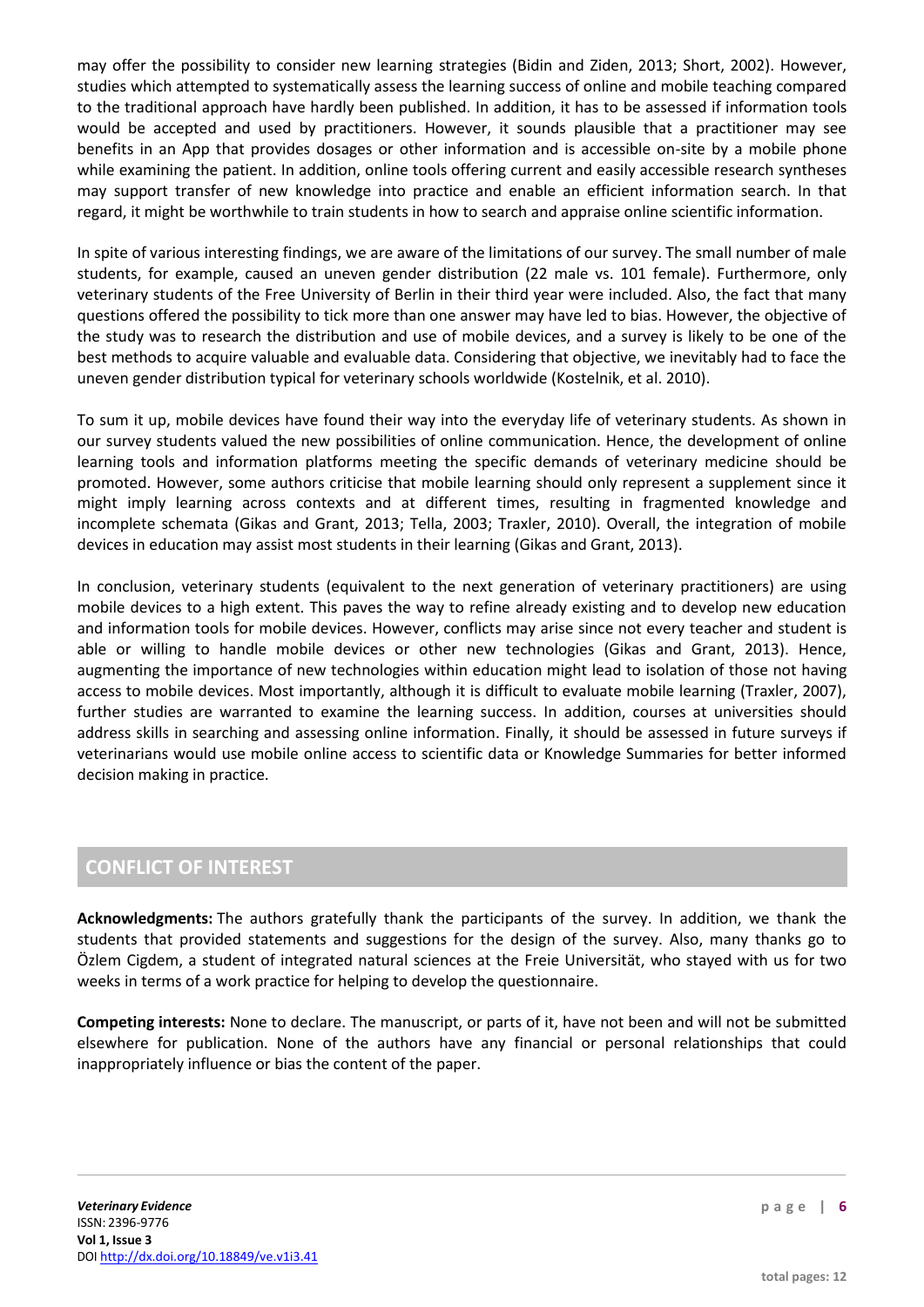- 1. Applegate, JS. (2010) The Role of Mobile Electronic Devices in Radiographer Education. *Radiologic Technology,* 82 (2), pp. 124-31.
- 2. Bidin, S. and Ziden, AA. (2013) Adoption and Application of Mobile Learning in the Education Industry. *Procedia - Social and Behavioural Sciences*, 90 pp. 720-729.
- 3. Cheung, CMK. Pui-Yee, Chiu and Lee, MKO. (2010) Online Social Networks: Why Do Students Use Facebook? *Computers in Human Behavior,* 27 (4), pp. 1337-43. <http://dx.doi.org/10.1016/j.chb.2010.07.028>
- 4. Church, K. and de Oliveira, R. (2013) What's up with Whatsapp?: Comparing Mobile Instant Messaging Behaviors with Traditional SMS. In: *MobileHCI '13 15th International Conference on Human-Computer Interaction with Mobile Devices and Services* Munich, Germany: Association for Computing Maschinery; 2013. pp. 352-61.
- 5. Cole-Lewis, H. and Kershaw, T. (2010) Text Messaging as a Tool for Behavior Change in Disease Prevention and Management. *Epidemiologic Reviews,* 32 (1), pp. 56-69. <http://dx.doi.org/10.1093/epirev/mxq004>
- 6. Facebook. (2015a) Facebook Q1 2015 Results. [online] Available from: http://files.shareholder.com/downloads/AMDA-NJ5DZ/484348833x0x822961/FD718A09-C312-4605- 9A17-1D6EF07BDD5A/FB\_Q115EarningsSlides.pdf. [Accessed 22 April 2015].
- 7. Facebook. (2015b). Facebook Reports First Quarter 2015 Results. [online] Available from: http://investor.fb.com/releasedetail.cfm?ReleaseID=908022. [Accessed April 22, 2015].
- 8. Folk, LC. March, JZ. and Hurst, RD. (2006) A Comparison of Linear, Fixed-Form Computer-Based Testing versus Traditional Paper-And-Pencil-Format Testing in Veterinary Medical Education. *Journal of Veterinary Medical Education,* 33 (3), pp. 455-64. <http://dx.doi.org/10.3138/jvme.33.3.455>
- 9. Gikas, J. and Grant, MM. (2013) Mobile Computing Devices in Higher Education: Student Perspectives on Learning with Cellphones, Smartphones & Social Media. *The Internet and Higher Education,* 19, pp. 18-26. <http://dx.doi.org/10.1016/j.iheduc.2013.06.002>
- 10. Goodarzi, M. et al. (2012) Impact of Distance Education via Mobile Phone Text Messaging on Knowledge, Attitude, Practice and Self Efficacy of Patients with Type 2 Diabetes Mellitus in Iran. *Journal of Diabetes & Metabolic Disorders,* 11 (1), p. 10. [http://dx.doi.org/10.1186/2251-6581-11-](http://dx.doi.org/10.1186/2251-6581-11-10) [10](http://dx.doi.org/10.1186/2251-6581-11-10)
- 11. Greenhow, C. (2011) Youth, Learning, and Social Media. *Journal of Educational Computing Research,* 45 (2), pp. 139-46. <http://dx.doi.org/10.2190/EC.45.2.a>
- 12. Herman, S. (2007) SMS Reference: Keeping up with Your Clients. *The Electronic Library*, 25 (4), pp. 401- 8. <http://dx.doi.org/10.1108/02640470710779817>
- 13. Informa nd. (2013) Versand, von. Instant-Messaging-Nachrichten und SMS weltweit 2011 und 2012 und Prognose für 2013 (in Mrd. pro Tag). [online] Available from: http://de.statista.com/statistik/daten/studie/258398/umfrage/prognose-der-instant-messagingnachrichten-vs-sms-weltweit/. [Accessed April 22nd 2016].
- 14. Juniper Research; eMarketer. (2013) Mobile Message Traffic Worldwide in 2012 and 2017 (in Trillions). [online] Available from: http://www.statista.com/statistics/262005/mobile-message-trafficworldwide/. [Accessed April 22nd 2016].
- 15. Kostelnik, K. et al. (2010) Feminization of the Veterinary Profession and the Shortage of Food Supply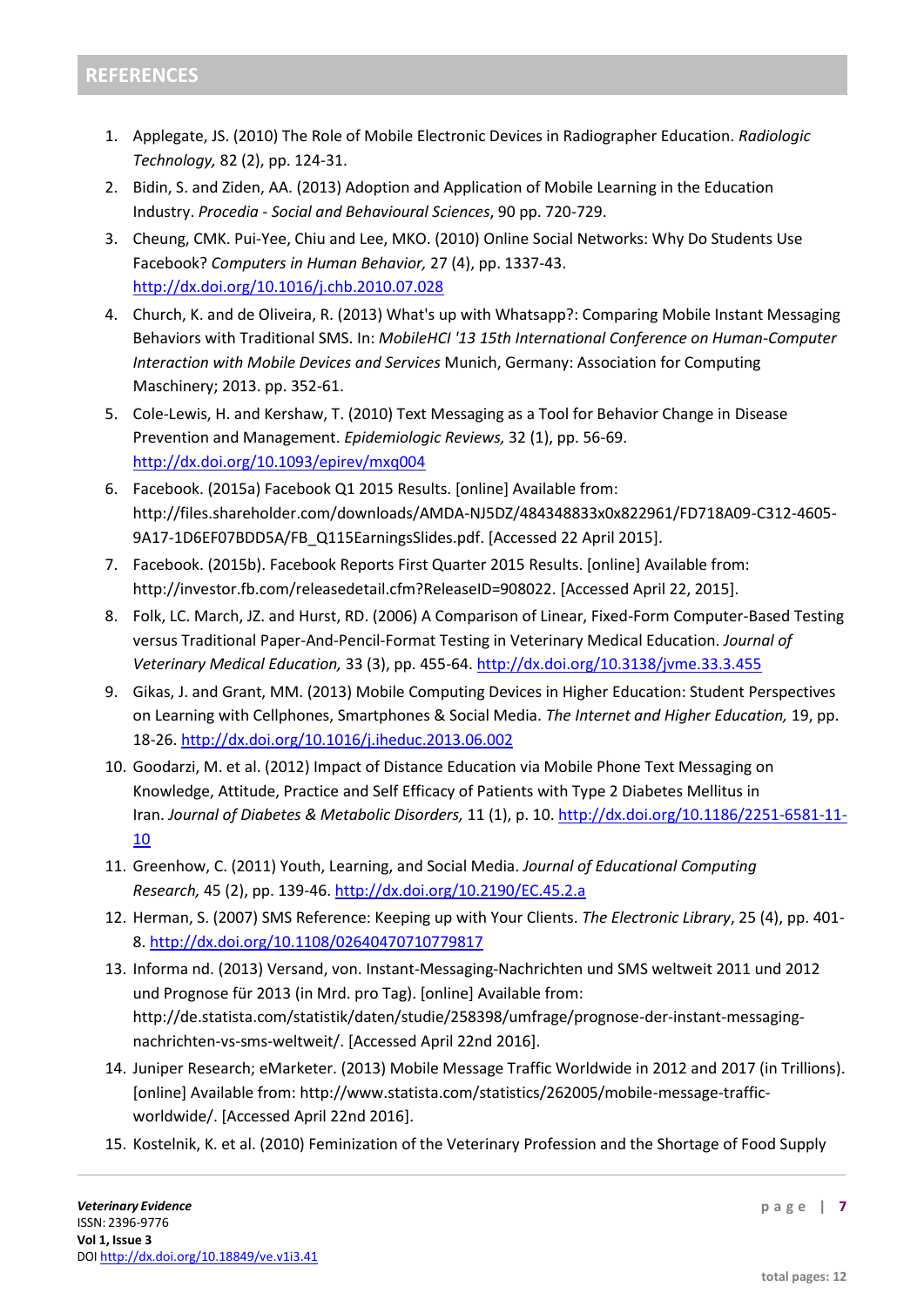Veterinarians. *Tierärztliche Praxis,* 38 (3), pp. 156–64.

- 16. Kolski, D. Heuwieser, W. and Arlt, S. (2015) Use and Future of Wiki Systems in Veterinary Education?-- A Survey of Lecturers in German-Speaking Countries. *Gesellschaft für Medizinische Ausbildung,* 32 (5), Doc54. <http://dx.doi.org/10.3205/zma000996>
- 17. Kukulska-Hulme, A. (2005) Mobile Usability and User Experience In: Kukulska-Hulme A, Traxler J, eds. *Mobile Learning - A Handbook for Educators and Trainers*. Abingdon, UK: Routledge, pp. 45-7.
- 18. Kutscher, N. (2014) Apps, Facebook, Onlineberatung... *Sozial Extra,* 38 (4), pp. 39- 41. <http://dx.doi.org/10.1007/s12054-014-0093-y>
- 19. Levy, P. (2001) *Cyberculture*. Minneapolis: University of Minnesota Press, pp. 151-154.
- 20. Lorenzi, D. et al. (2014) Enhancing the Government Service Experience through QR Codes on Mobile Platforms. *Government Information Quarterly,* 31 (1), pp. 6-16. <http://dx.doi.org/10.1016/j.giq.2013.05.025>
- 21. Pempek, TA. Yermolayeva, YA. and Calvert, SL. (2009) College Students' Social Networking Experiences on Facebook. *Journal of Applied Developmental Psychology,* 30 (3), pp. 227-38. <http://dx.doi.org/10.1016/j.appdev.2008.12.010>
- 22. Pew Research Center. n.d. (2011) Percentage of U.S. Internet Users Accessing Search Engines as of May 2011, by Age Group. [online] Available from: http://www.statista.com/statistics/274190/ussearch-engine-usage-by-age-group/. [Accessed April 22nd 2016].
- 23. Ramsden, A. (2008) *The Use of QR Codes in Education: A Getting Started Guide for Academics.* [online] Available from: http://opus.bath.ac.uk/11408/1/getting\_started\_with\_QR\_Codes.pdf. [Accessed April 22nd 2016]. pp. 1-9.
- 24. Roblyer, MD. et al. (2010) Findings on Facebook in Higher Education: A Comparison of College Faculty and Student Uses and Perceptions of Social Networking Sites. *The Internet and Higher Education,* 13 (3), pp. 134-40. <http://dx.doi.org/10.1016/j.iheduc.2010.03.002>
- 25. Rodriguez, JE. (2011) Social Media Use in Higher Education: Key Areas to Consider for Educators. *Journal of Online Learning and Teaching,* 7 (4), pp. 539-50.
- 26. Schaper, E. et al. (2011) Case-Based Assessment in Veterinary Medicine Searching for Alternatives to Multiple Choice Questions. *Tierärztliche Umschau,* 66 (6), pp. 261-8.
- 27. Short, N. (2002) The Use of Information and Communication Technology in Veterinary Education. *Research in Veterinary Science,* 72 (1), pp. 1-6. [http://dx.doi.org/10.1053/rvsc.2001.0531.](http://www.sciencedirect.com/science/article/pii/S0034528801905314)
- 28. Simões, JCC. (2010) Information Communication Technology Applied to Veterinary Education in Early XXI Century. *Veterinary.Com,* 3 (1), pp. 1-29.
- 29. Smith, RD. (2003) The Application of Information Technology in the Teaching of Veterinary Epidemiology and Public Health. *Journal of Veterinary Medical Education,* 30 (4), pp. 344-50. <http://dx.doi.org/10.3138/jvme.30.4.344>
- 30. Tella, S. (2003) M-learning—Cybertextual Traveling or a Herald of Post-Modern Education? In: Kynäslahti, H. and Seppälä, P. (eds.) *Mobile Learning Helsinki*. Helsinki: IT Press, pp. 7-21.
- 31. Trace, C. Baillie, S. and Short N. (2012) Development and Preliminary Evaluation of Student-Authored Electronic Cases. *Journal of Veterinary Medical Education,* 39 (4), pp. 368-74. <http://dx.doi.org/10.3138/jvme.0212-017R>
- 32. Traxler, J. (2007) Defining, Discussing, and Evaluating Mobile Learning: The Moving Finger Writes and Having Writ... . *The International Review of Research in Open and Distributed Learning,* 8 (2), pp. 1-12.
- 33. Traxler, J. (2010) Distance Education and Mobile Learning: Catching up, Taking Stock. *Distance*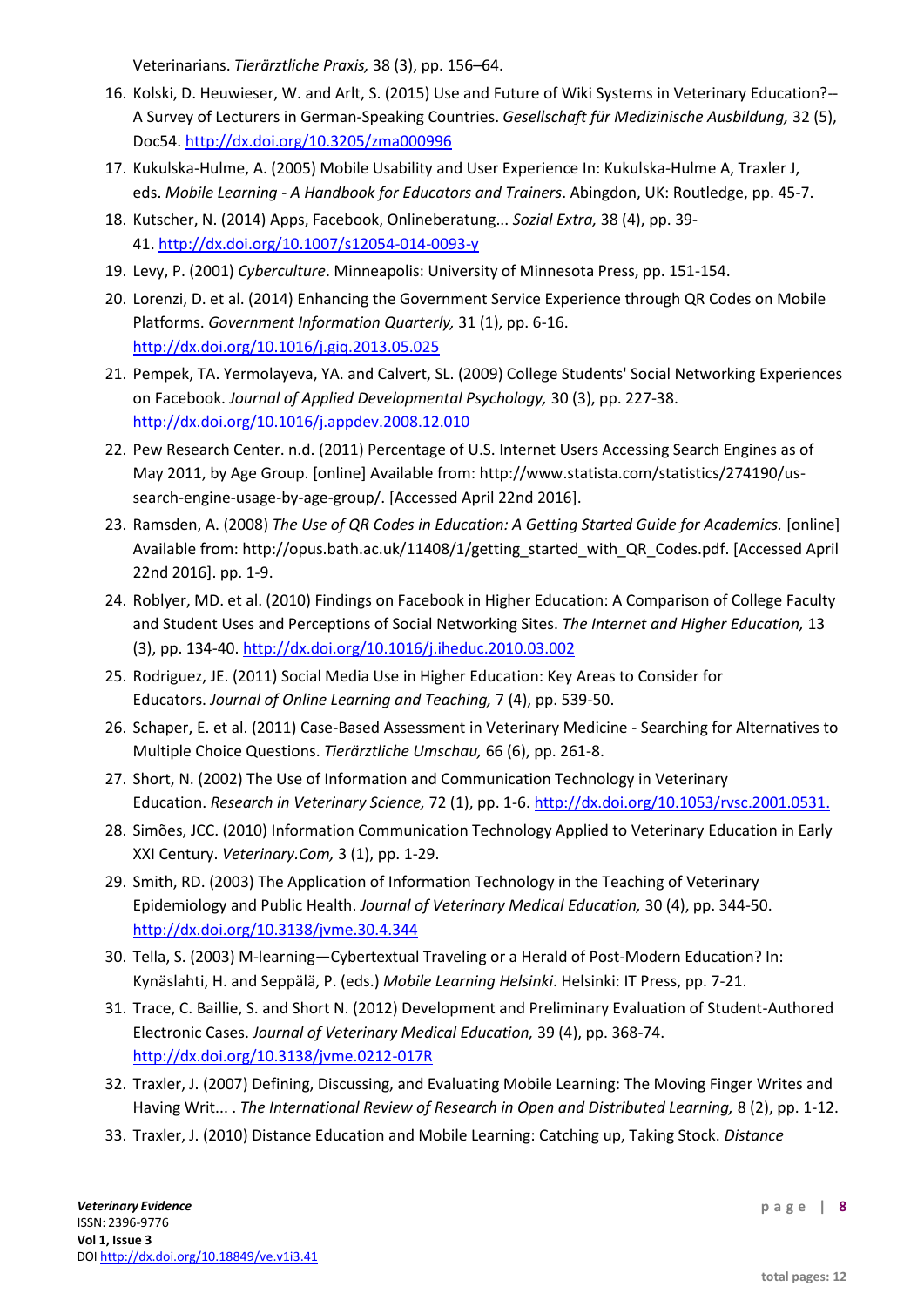*Education,* 31 (2), pp. 129-38. <http://dx.doi.org/10.1080/01587919.2010.503362>

- 34. Traxler, J. (2012) Sustaining Mobile Learning and its Institutions. In: Parsons D, ed. *Refining Current Practices in mobile and Blended Learning: New Applications*. Melbourne: Routledge, pp. 2-8.
- 35. Valliyate, M. Robinson, NG. and Goodman, JR. (2012) Current Concepts in Simulation and Other Alternatives for Veterinary Education: A Review. *Veterinarni Medicina,* 57 (7), pp. 325-37.
- 36. Wallace, S. Clark, M. and White, J. (2012) 'It's on My iPhone': Attitudes to the Use of Mobile Computing Devices in Medical Education, a Mixed-Methods Study. *BMJ Open* 2 (4). <http://dx.doi.org/10.1136/bmjopen-2012-001099>
- 37. Wasko, MM. and Faraj, S. (2005). Why Should I Share? Examining Social Capital and Knowledge Contribution in Electronic Networks of Practice. *MIS Quarterly,* 29 (1), pp. 35-57.
- 38. Wolff, C. (2006) Information Retrieval is for Everybody Beobachtungen und Thesen. In: Schaaf MuA, KD, ed. *Lernen, Wissensentdeckung und Adaptivität - LWA / Workshop Information Retrieval der GI - FGIR 2006 Hildesheimer Informatik-Berichte*. Hildesheim, Universität Hildesheim, pp. 102-7.
- 39. Wu, TT. (2014) Using Smart Mobile Devices in Social-Network-Based Health Education Practice: A Learning Behavior Analysis. *Nurse Education Today,* 34 (6), pp. 958-63. <http://dx.doi.org/10.1016/j.nedt.2014.01.013>

# **TABLES & CHARTS**

| Use of mobile devices                                             | n   | $% ^{2}$ |  |
|-------------------------------------------------------------------|-----|----------|--|
| Smartphone                                                        | 108 | 84.7     |  |
| Smartphone and other electronic devices <sup>1</sup>              | 47  | 37.9     |  |
| Conventional cell phone                                           | 18  | 14.5     |  |
| Conventional cell phone and other electronic devices <sup>1</sup> | 9   | 7.2      |  |
| Operating systems                                                 | n   | $% ^{2}$ |  |
| Android                                                           | 55  | 44.1     |  |
| <b>IOS</b>                                                        | 51  | 41.1     |  |
| Android and Windows                                               | 15  | 12.1     |  |
| <b>IOS and Windows</b>                                            | 12  | 9.7      |  |

**Table 1:** Use of mobile devices and operating systems by third year veterinary students (n = 124)

<sup>1</sup> other electronic devices: tablet, E-book-reader, laptop

 $2$  multiple selection was possible; not all questions were answered by all participants

#### **Table 2:** Use of social media by third year veterinary students (n = 124)

|            | Facebook <sup>1</sup> | WhatsApp <sup>1</sup> | Telegram | Skype <sup>1</sup> | Twitter <sup>+</sup> |  |
|------------|-----------------------|-----------------------|----------|--------------------|----------------------|--|
| Often      | 70.2 %                | 74.2%                 | 1.6%     | 12.9%              | 0.8%                 |  |
| Occasional | 18.5%                 | 2.4%                  | 8.9%     | 53.2%              | $0.0\%$              |  |
| Never      | 8.9%                  | 19.4%                 | 83.1%    | 31.5%              | 92.7%                |  |

multiple selection was possible; not all questions were answered by all participants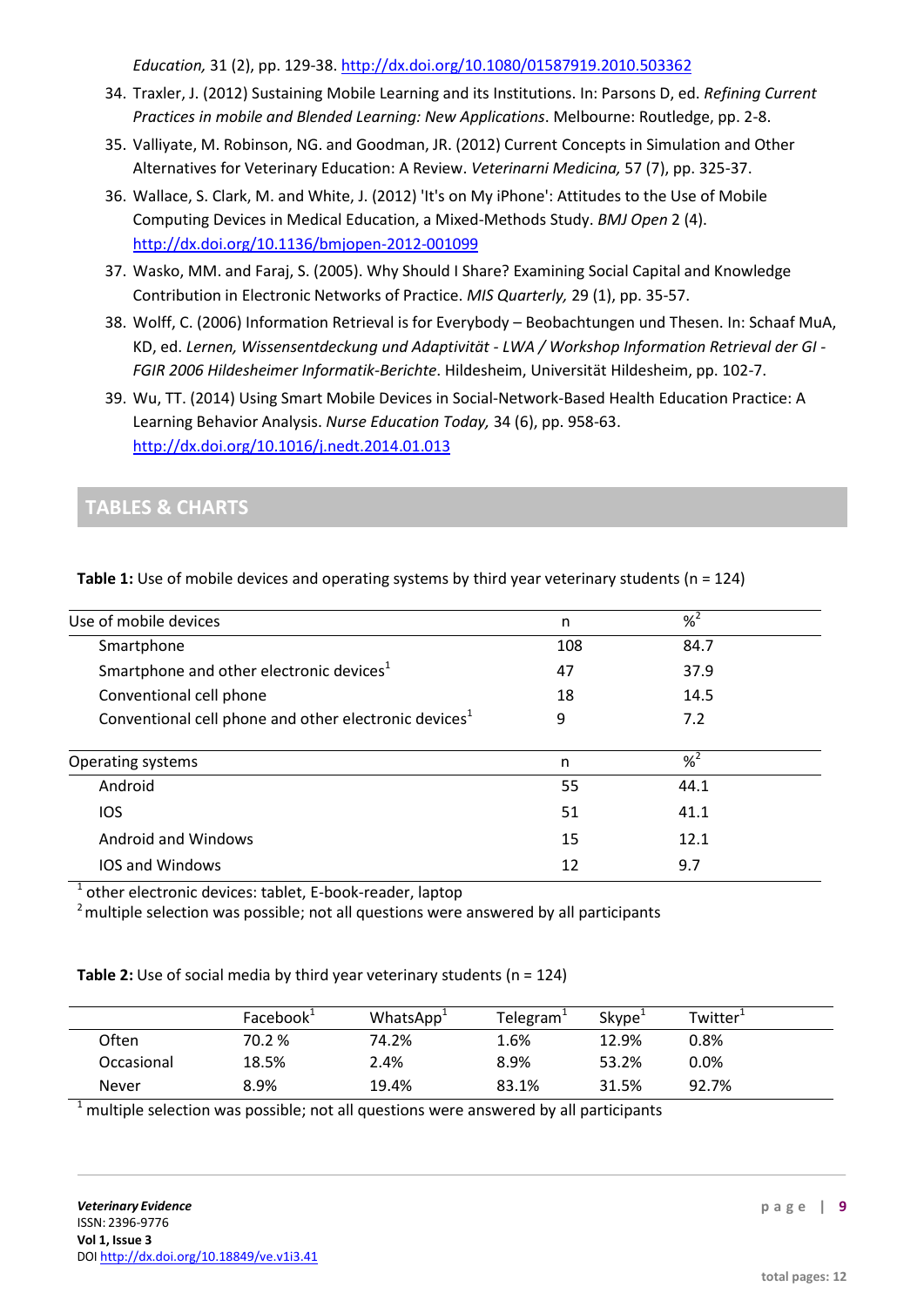#### **Fig. 1. Questionnaire to assess the use of mobile devices by German veterinary students**

Personal data: Age: \_\_\_\_\_\_\_\_\_ Semester: \_\_\_\_\_\_\_\_\_\_ Sex: \_\_\_\_\_\_\_\_\_\_\_

Please tick the boxes

1. Which operating system(s) do you use?

| $\vert$ Conventional cell phone |  |
|---------------------------------|--|
| Smartphone                      |  |
| Tablet                          |  |
| E-Book-Reader                   |  |
| . Other                         |  |

2. Which operating system do you use?

| Android              |  |  |
|----------------------|--|--|
| $\cceil$ IOS (Apple) |  |  |
| BlackBerry           |  |  |
| Windows              |  |  |
| Other                |  |  |

3. Do you have an Internet flat rate for your mobile device?

| c |
|---|

4. Which online services do you use via your mobile device?

|                                         |                                   | often | occasionally | never        |                           | often | occasionally | never |
|-----------------------------------------|-----------------------------------|-------|--------------|--------------|---------------------------|-------|--------------|-------|
|                                         | Google<br>Dictionary<br>Wikipedia |       |              |              | Google Maps<br>Blackboard |       |              |       |
|                                         | Other                             |       |              |              |                           |       |              |       |
| 5. Do you have a QR code reader?        |                                   |       |              |              |                           |       |              |       |
|                                         | yes<br>no                         |       |              |              |                           |       |              |       |
| if yes, how often do you use a QR code? |                                   |       |              |              |                           |       |              |       |
|                                         |                                   | often |              | occasionally | never                     |       |              |       |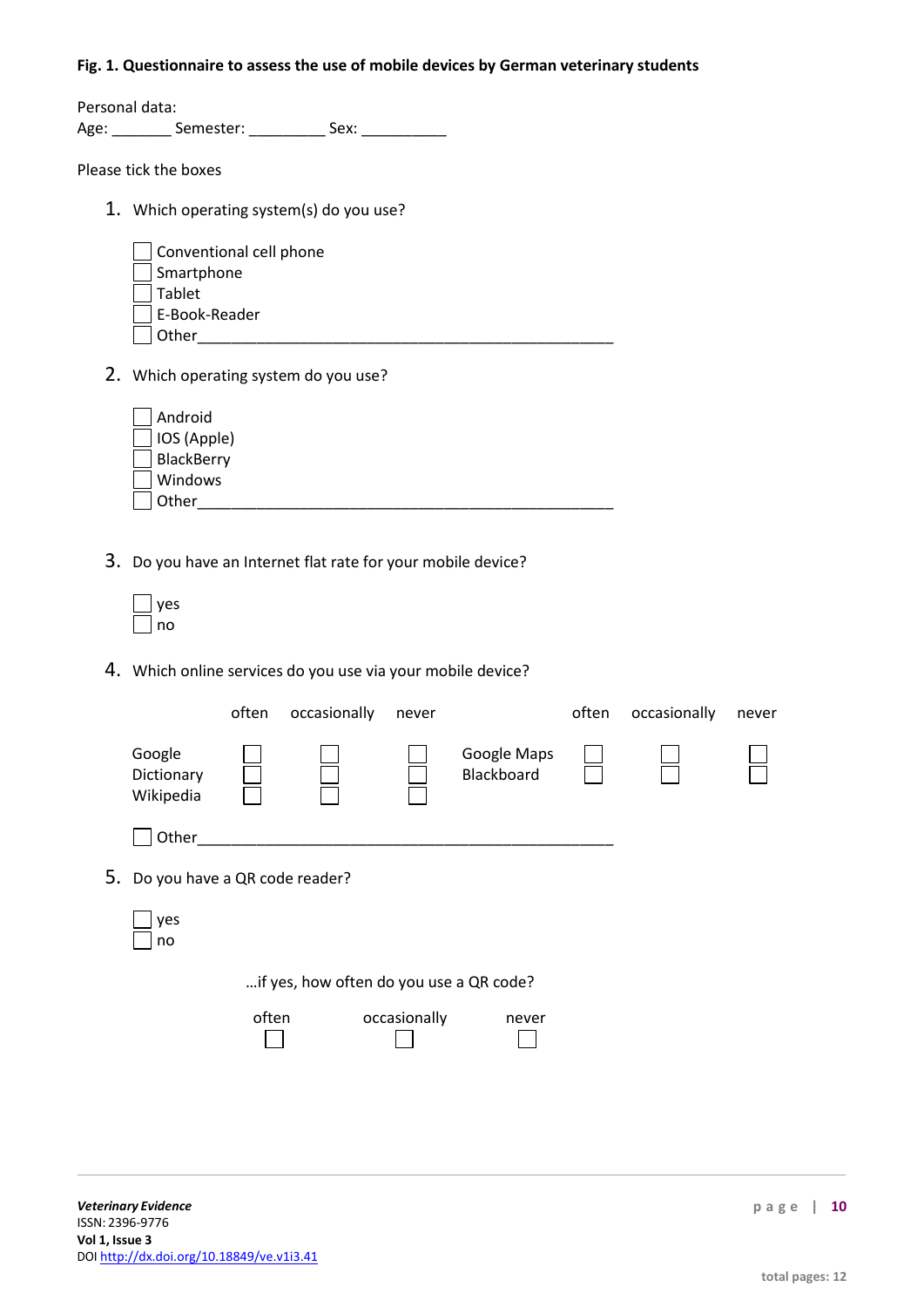6. Which social media do you use? Please indicate for all that apply!

|                                                                | often | occasionally                                              | never            |                                                                           | often            | occasionally | never |
|----------------------------------------------------------------|-------|-----------------------------------------------------------|------------------|---------------------------------------------------------------------------|------------------|--------------|-------|
| Facebook<br>WhatsApp<br>Skype<br>Tango<br>Snapchat<br>Telegram |       |                                                           |                  | Twitter<br>Threema<br>Viber<br>Talk<br>Instagram                          |                  |              |       |
| Other                                                          |       |                                                           |                  |                                                                           |                  |              |       |
|                                                                |       |                                                           |                  | 7. How much time per day do you spend online with your mobile device(s??  |                  |              |       |
| Less than<br>1 h                                               |       | $1 - 2h$                                                  | $2 - 4 h$        |                                                                           | more than<br>4 h |              |       |
|                                                                |       |                                                           |                  | 8. In average, after what time interval do you answer a received message? |                  |              |       |
| Immediately                                                    |       | within 5 min                                              | when I have time |                                                                           |                  |              |       |
| 9. What is your favorite App?                                  |       |                                                           |                  |                                                                           |                  |              |       |
|                                                                |       |                                                           |                  |                                                                           |                  |              |       |
|                                                                |       | 10. Which veterinary online tools would you like to have? |                  |                                                                           |                  |              |       |

\_\_\_\_\_\_\_\_\_\_\_\_\_\_\_\_\_\_\_\_\_\_\_\_\_\_\_\_\_\_\_\_\_\_\_\_\_\_\_\_\_\_\_\_\_\_\_\_\_\_\_\_\_\_\_\_